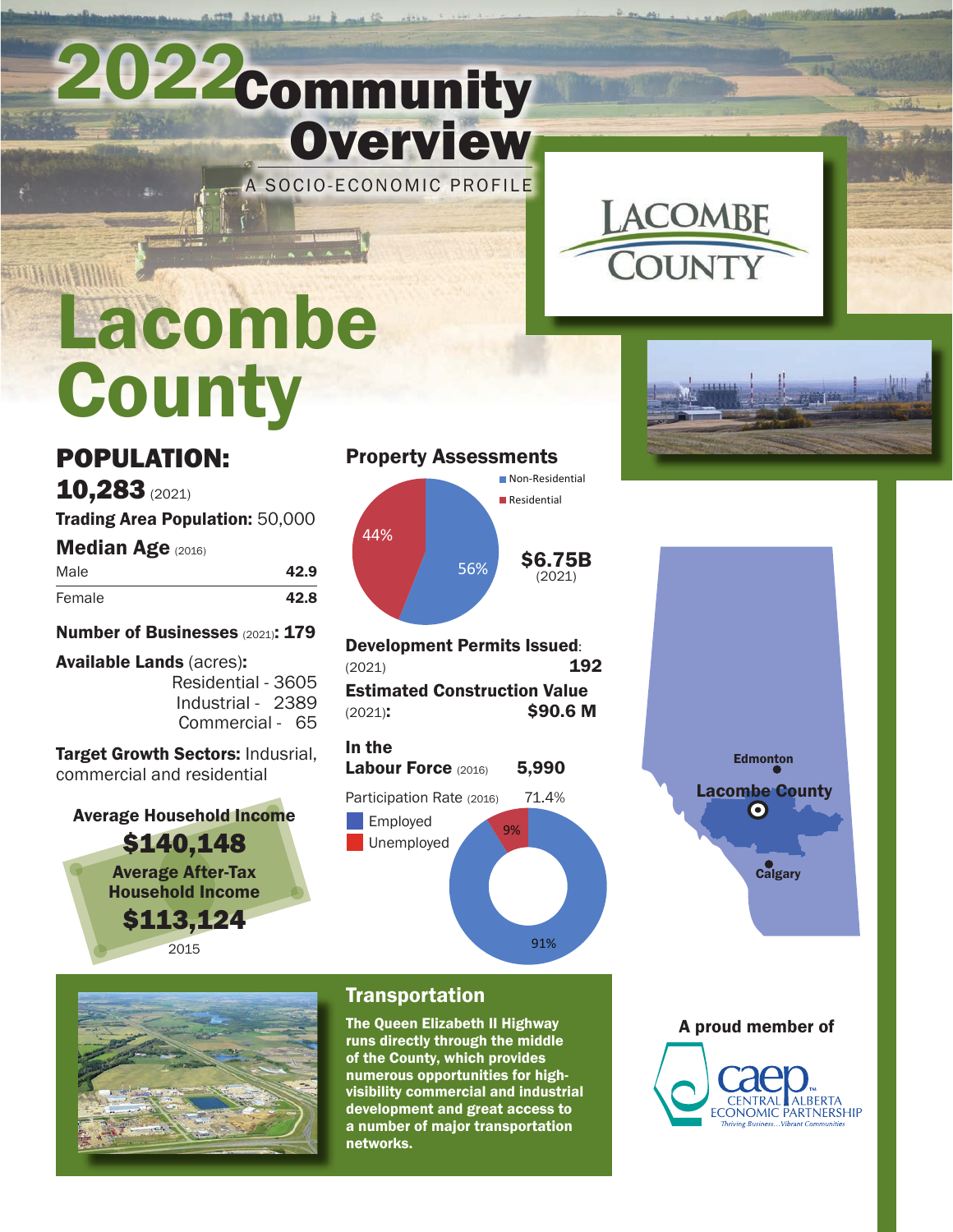# Total Private Dwellings (2021) 4,616 Owned 86% Rented 14%

**Occupied Private Dwelling of Construction** by Period of Construction

1210

Pre 1980 1981-2000 2001-2016

1680

0

500

1000 1500

2000

#### Housing by Structure (2016)

| Single Family | 3,385 |
|---------------|-------|
| Multi-Family  | 50    |
| Apartments    | 15    |
| Other         | 440   |

#### Average 3 Bedroom House Cost (2017) \$300,000 (3 bedroom, not including land)

### (2016) 5-Year Average Annual Building Permits by Category



#### Number of Households by Income Group (2016)

995



#### Average Household Consumption (2016)

| Shelter                               | \$22,119 |
|---------------------------------------|----------|
| Food                                  | \$10,086 |
| Household operation<br>& furnishings  | \$8,492  |
| Health care                           | \$3,347  |
| Transportation                        | \$17,692 |
| <b>Recreation &amp; Entertainment</b> | \$6,309  |
| Personal care & clothing              | \$6,199  |
| Child Care                            | \$464    |
| Education & books                     | \$1,402  |
| Miscellaneous expenditures            | \$2,638  |
| Total                                 | \$78,748 |

#### Land Space

Lacombe County has some of the lowest tax rates in Alberta, and boasts plenty of affordable opportunities for developers, businesses and potential residents to set down roots in our community.



Population Density per square kilometre 3.7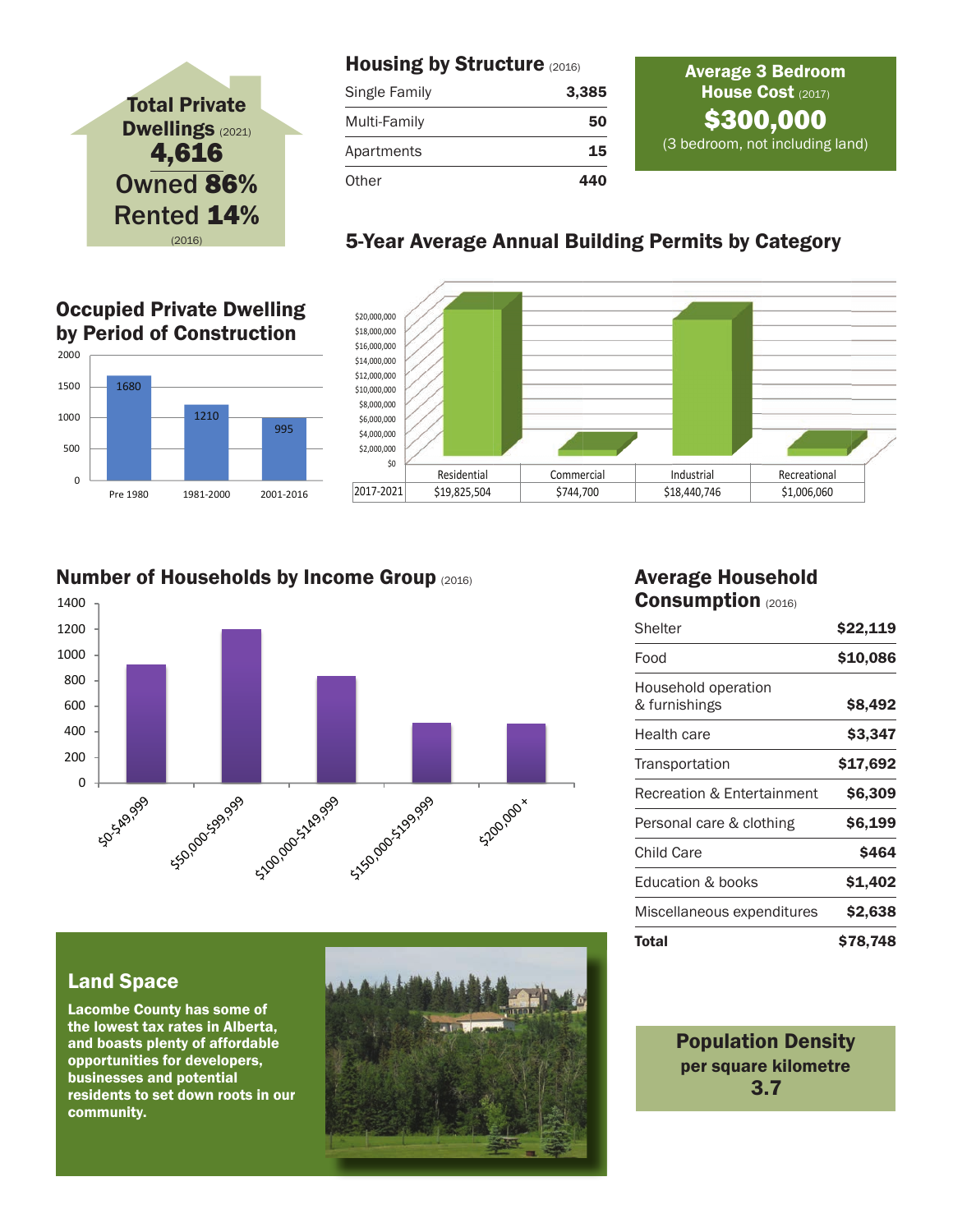

#### Business Parks

Lacombe County has a number of commercial and industrial business parks which boast the highest standards of development, servicing and aesthetic. The Aspelund Industrial Park in particular is home to the County's first pair of naturalized stormwater management systems – which include two constructed/altered wetlands to facilitate natural management of stormwater.



Vehicle Registrations (2020) 2,543

#### Top Ten Industries (2016)

(number of jobs)

| Agriculture, forestry, fishing<br>and hunting      | 1,375      |
|----------------------------------------------------|------------|
| Construction                                       | 610        |
| Mining, quarrying, and<br>oil and gas extraction   | 540        |
| Health care and social assistance                  | 470        |
| Retail trade                                       | 445        |
| Services other than<br>public administration       | 325        |
| Transportation and warehousing                     | <b>310</b> |
| <b>Educational services</b>                        | 310        |
| Manufacturing                                      | 280        |
| Professional, scientific<br>and technical services | 235        |

#### Top Employers

NOVA Chemicals Pidherney's Lacombe County ME Global Alberta Agriculture Burman University Eagle Builders Agriculture Canada Research Station Independent Agricultural

**Producers** 

#### **Educational Attainment** (ages 25-64) (2016)

Apprenticeship or trades certificate University degree at bachelor level or above

> Other Postsecondary below bachelor level



#### **Occupations (2016)**

| (number of jobs)                                                        |       |
|-------------------------------------------------------------------------|-------|
| Management occupations                                                  | 1,230 |
| Trades, transport and<br>equipment operators<br>and related occupations | 1.195 |
| Business, finance and<br>administration occupations                     | 805   |
| Sales and service occupations                                           | 740   |
| Natural resources,<br>agriculture and related<br>production occupations | 735   |
| Education, law and social,<br>community and<br>government services      | 360   |
| Health occupations                                                      | 320   |
| Manufacturing and utilities                                             | 220   |
| Natural and applied sciences<br>and related occupations                 | 180   |
| Art, culture, recreation and sport                                      | 125   |

#### High School diploma or equivalent